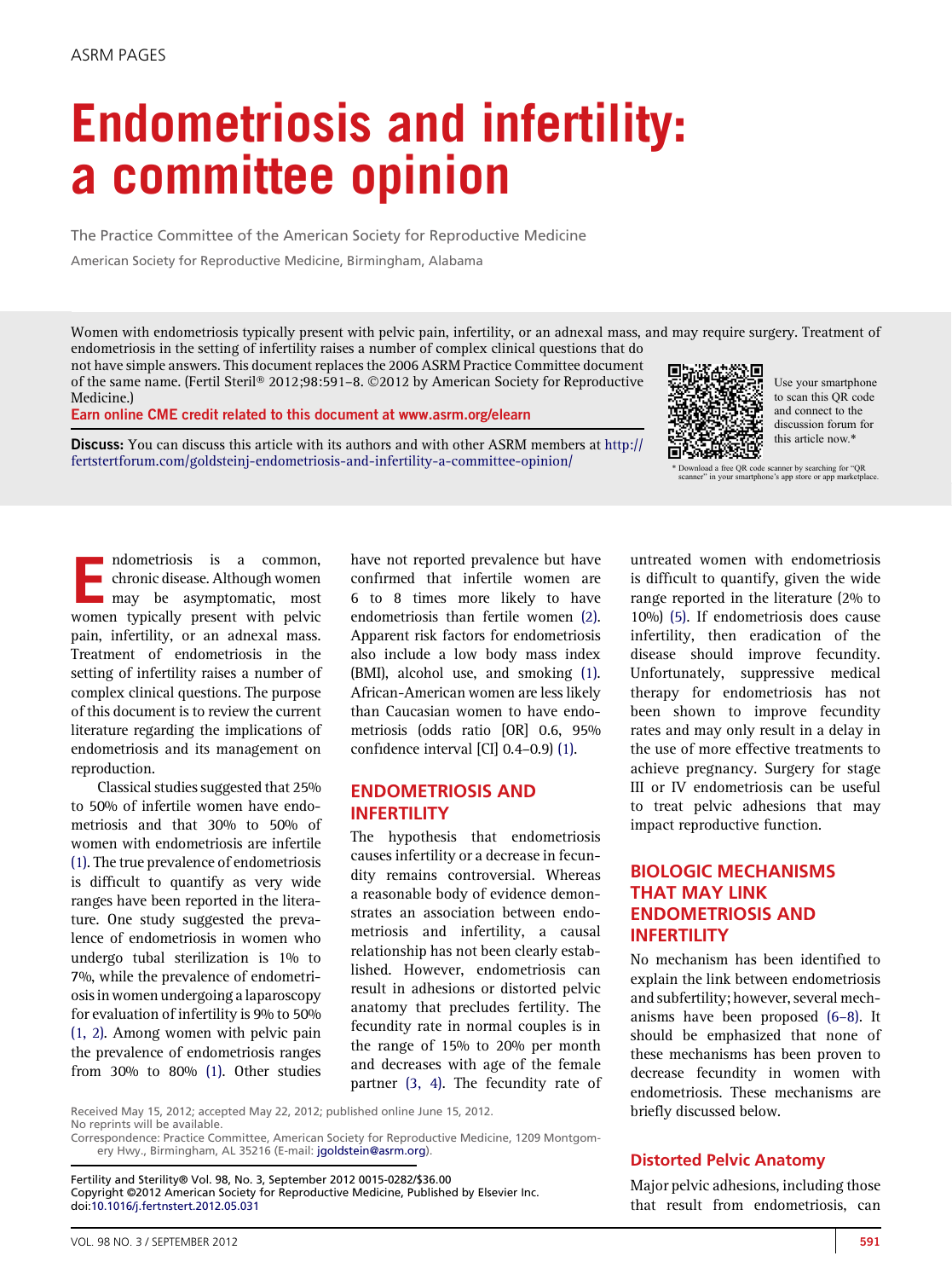impair oocyte release from the ovary or inhibit ovum capture or transport [\(9\).](#page-6-0)

# Altered Peritoneal Function

Many studies demonstrate that women with endometriosis have an increased volume of peritoneal fluid, as well as increased peritoneal fluid concentrations of prostaglandins, proteases, and cytokines including inflammatory cytokines such as IL-1, IL-6, and TNF $\alpha$ , and angiogenic cytokines, such as IL-8 and VEGF produced by macrophages [\(10, 11\).](#page-6-0) Several studies have also demonstrated elevated concentrations of inflammatory cytokines in the serum of women with endometriosis, implying that endometriosis may lead to systemic inflammation. It is unknown if inflammation predisposes to, or results from, endometriosis. An ovum capture inhibitor that prevents normal cumulusfimbria interaction has been reported in the peritoneal fluid of hamsters with induced endometriosis [\(12\).](#page-6-0) These alterations may have adverse effects on oocyte, sperm, embryo, or fallopian tube function [\(13\)](#page-6-0).

## Altered Hormonal and Cell-Mediated Function

IgG and IgA antibodies and lymphocytes may be increased in the endometrium of women with endometriosis. These abnormalities may alter endometrial receptivity and embryo implantation. Autoantibodies to endometrial antigens are reported to be increased in some women with endometriosis [\(13\).](#page-6-0)

## Endocrine and Ovulatory Abnormalities

It has been proposed that women with endometriosis may have endocrine and ovulatory disorders, including luteinized unruptured follicle syndrome, luteal phase dysfunction, abnormal follicular growth, and premature as well as multiple luteinizing hormone (LH) surges [\(9\).](#page-6-0) There is some evidence to suggest that endometriosis may be associated with a longer follicular phase with possibly lower serum estradiol levels and lower LH-dependent progesterone secretion during the luteal phase of the cycle [\(14, 15\)](#page-6-0). However, endocrine disturbances have not been linked to the outcome of pregnancy.

## Impaired Implantation

Some evidence suggests that disorders of endometrial function may contribute to the decreased fecundity observed in women with endometriosis. Reduced endometrial expression of  $\alpha \nu \beta$ 3 integrin (a cell adhesion molecule) during the time of implantation has been described in some women with endometriosis [\(16\),](#page-6-0) but this finding has not been replicated. More recently, very low levels of an enzyme involved in the synthesis of the endometrial ligand for L-selectin (a protein that coats the trophoblast on the surface of the blastocyst) have been observed in infertile women with endometriosis  $(17-21)$  $(17-21)$ .

## Oocyte and Embryo Quality

Infertility in women with endometriosis may be related to alterations within the follicle, poor oocyte quality and subsequent embryogenesis, or decreased endometrial receptivity. This theory is supported by findings of altered progesterone and cytokine concentrations in follicular fluid from women with endometriosis [\(22\)](#page-6-0). Abnormalities of oocyte and embryo quality have been described in women with endometriosis. Embryos derived from women with endometriosis appear to develop more slowly compared to those embryos derived from women with tubal disease [\(23\)](#page-6-0). Also, in oocyte donation cycles, women with moderate to severe endometriosis who receive oocytes from disease-free women appear to have normal endometrial receptivity and pregnancy rates. Conversely, when donor oocytes from women with endometriosis are transferred into women without endometriosis, implantation rates are lower and embryo quality is reduced [\(24\).](#page-6-0) Further studies are needed to determine whether pregnancy rates are lower in recipients who receive oocytes from donors with or without endometriosis [\(24\).](#page-6-0)

## Abnormal Uterotubal Transport

It has been suggested that women with endometriosis demonstrate a reduction in physiologic uterotubal transport capacity compared to control subjects. In women with patent fallopian tubes and endometriosis, further investigation using hysterosalpingoscintigraphy (HSSG) suggested abnormal transport (contralateral to the dominant follicle or a complete failure of transport) in 64% of patients compared to 32% of patients in a control group with the diagnosis of male infertility [\(25\).](#page-6-0) These findings must be confirmed by others.

#### DIAGNOSIS AND STAGING

In current clinical practice, a surgical procedure such as laparoscopy is required for a definitive diagnosis of endometriosis. Histologic evaluation is warranted whenever the diagnosis is not apparent on visual inspection at surgery. When addressing whether or not to perform a laparoscopy on a woman presenting with a complaint of infertility, one should consider both the likelihood of the diagnosis of endometriosis as well as potential benefit of treatment. A history and physical examination can yield a number of significant findings suggestive of endometriosis including: cyclic or chronic pelvic pain, dysmenorrhea, dyspareunia, a fixed retroverted uterus, an adnexal mass, and uterosacral ligament nodularity, thickening, or tenderness. Additionally, ultrasound can help the clinician establish a presumptive diagnosis of an ovarian endometrioma but cannot reliably image peritoneal implants of disease.

A laparoscopic diagnosis of asymptomatic endometriosis in a woman without signs or symptoms of the disease can sometimes be made. However, laparoscopic confirmation of asymptomatic endometriosis is almost always limited to uncovering minimal or mild disease. The therapeutic benefit of laparoscopy to increase fecundity in a woman with mild disease is minimal. The combination of these factors renders laparoscopy of asymptomatic women with infertility, simply to rule out or confirm disease, unwarranted [\(26, 27\).](#page-6-0)

Endometriosis is a heterogeneous disease with typical and atypical peritoneal lesions ranging from a single 1 mm peritoneal implant to  $\geq$  10 cm endometriomas and cul-de-sac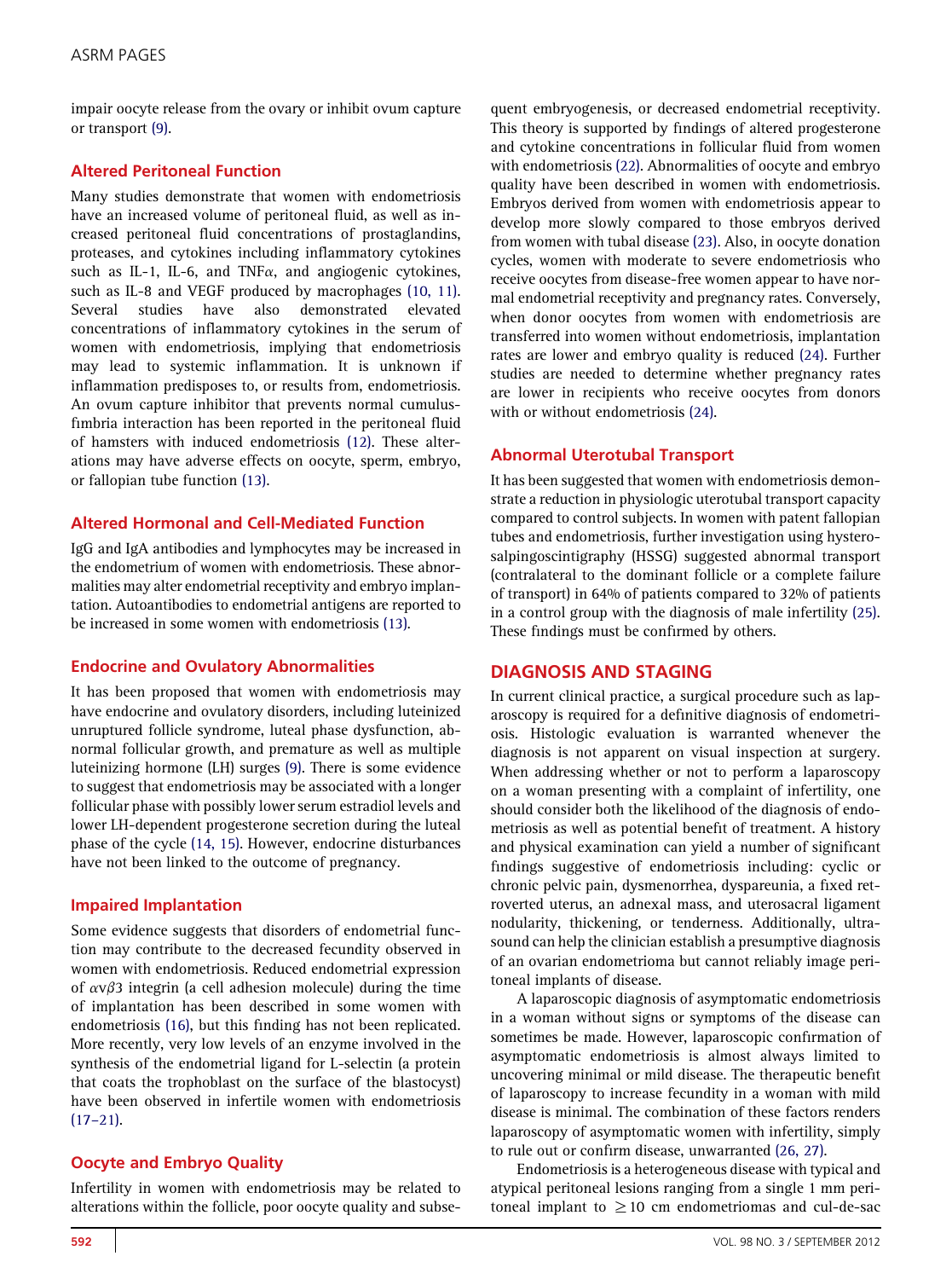# <span id="page-2-0"></span>TABLE 1

Cycle fecundity in women with stage I or II endometriosis, according to treatment (reported as percentage).

|                                                                                                                                          | Group                                                                                                                   |                                                                           |                                                                                     |                                              |                                                                                   |
|------------------------------------------------------------------------------------------------------------------------------------------|-------------------------------------------------------------------------------------------------------------------------|---------------------------------------------------------------------------|-------------------------------------------------------------------------------------|----------------------------------------------|-----------------------------------------------------------------------------------|
| <b>Treatment</b>                                                                                                                         | Unexplained infertility                                                                                                 | <b>Endometriosis-associated infertility</b>                               |                                                                                     |                                              |                                                                                   |
| Reference<br>No treatment or intracervical<br>insemination<br>-iui<br>Clomiphene<br>Clomiphene/IUI<br>Gonadotropins<br>Gonadotropins/IUI | Guzick et al. (55)<br>5 <sup>a</sup><br>$\overline{\phantom{a}}$<br>$\overline{\phantom{a}}$<br>$4^a$<br>9 <sup>a</sup> | Deaton et al. (41)<br>3.3<br>9.5 <sup>a</sup><br>$\overline{\phantom{a}}$ | Chaffkin et al. (57)<br>$\hspace{0.1mm}-\hspace{0.1mm}$<br>6.6<br>12.9 <sup>a</sup> | Fedele et al. (42)<br>4.5<br>15 <sup>a</sup> | Kemmann et al. (43)<br>2.8<br>6.6<br>$\overline{\phantom{a}}$<br>7.3 <sup>a</sup> |
| <b>IVF</b><br>Note: Data presented as percent.<br>$A^a$ P < .05 for treatment vs. no treatment.                                          |                                                                                                                         |                                                                           |                                                                                     |                                              | 22.2 <sup>a</sup>                                                                 |
| Practice Committee. Endometriosis and infertility. Fertil Steril 2012.                                                                   |                                                                                                                         |                                                                           |                                                                                     |                                              |                                                                                   |

obliteration [\(28\).](#page-6-0) Consequently, a staging system has been proposed to allow clinicians to communicate the extent of disease and to permit standardization and comparisons of outcomes for clinical trials. The American Society for Reproductive Medicine classification system for endometriosis (ASRM 1996) is the most widely accepted staging system [\(28\).](#page-6-0) Unfortunately, no staging system correlates well with the chance of conception following therapy. This poor predictive ability is related to the arbitrary assignment of point scores for the observed pathology and the arbitrary cut-off points chosen to establish the stage of disease. The ASRM 1996 classification system might be enhanced by including a description of the morphologic subtype of disease or other biological markers [\(29\)](#page-6-0). A more accurate staging system is unlikely until there is a better understanding of the pathophysiology of endometriosis-associated infertility. However, new staging systems have been proposed [\(30\).](#page-6-0)

#### MEDICAL THERAPY FOR ENDOMETRIOSIS

Whereas medical therapy is effective for relieving pain associated with endometriosis, there is no evidence that medical treatment of endometriosis improves fertility. In actuality, fertility is essentially eliminated during treatment because all medical treatments for endometriosis inhibit ovulation. Several options have been suggested for medical treatment: progestins and combined estrogen-progestin therapy, gonadotropin-releasing hormone agonists and antagonists, danazol, and, most recently, aromatase inhibitors. Several randomized clinical trials (RCTs) have demonstrated that progestins or gonadotropin-releasing hormone (GnRH) agonists are not effective treatments for infertility associated with minimal to mild endometriosis [\(31](#page-6-0)–33). In two RCTs involving 105 infertile women with minimal to mild endometriosis, pregnancy rates were no better with danazol than with expectant management [\(31, 34\).](#page-6-0) In an RCT involving 71 infertile women with minimal to mild endometriosis, the one-and two-year cumulative pregnancy rates were similar in the groups receiving GnRH-agonist treatment (6 months) or expectant management [\(32\)](#page-6-0). In a small RCT involving 37 infertile women with minimal to

mild endometriosis treated with progestins or expectant management, pregnancy rates were similar at one year in both groups [\(35\).](#page-6-0) Also, in a small RCT involving 31 women, pregnancy rates with progestins or expectant management were 41% and 43%, respectively [\(36\)](#page-6-0). In one randomized trial, medical therapy with gestrinone was not superior to placebo even in women in whom the endometriosis disappeared. The 12-month conception rate was 25% (5/20) with gestrinone and 24% (4/17) with placebo. The conception rate was 25% (4/16) in all women with no visible endometriosis at the second laparoscopy and 30% (6/20) when residual disease was present. These rates compare with 23% (6/26) among patients with unexplained infertility. None of these rates differ significantly from each other [\(35\)](#page-6-0). In a meta-analysis that included seven studies comparing medical treatment to no treatment or placebo, the common OR for pregnancy was 0.85 (95% CI 0.95, 1.22) [\(5\).](#page-6-0) A review of 13 RCTs that included nearly 800 infertile women with endometriosis reported no evidence that ovulation suppression was superior to placebo in women who wished to conceive [\(33\).](#page-6-0) Thus, hormonal treatment does not improve the fecundity of infertile women with Stage I/II endometriosis.

At present, there are insufficient data to evaluate the efficacy of aromatase inhibitors, selective estrogen receptor modulators (SERMs), progesterone antagonists, or selective progesterone receptor modulators (SPRMs) in the medical management of endometriosis for fertility.

#### SURGERY FOR ENDOMETRIOSIS

In stage I/II endometriosis, laparoscopic ablation of endometrial implants has been associated with a small but significant improvement in live birth rates. Two RCTs have evaluated effectiveness of laparoscopic surgery for Stage I or II endometriosis associated with infertility, with only one study demonstrating benefit [\(26, 27\).](#page-6-0) Both studies permitted surgical discretion in the intervention regarding excision or ablation. The primary outcomes were slightly different: the Italian study analyzed pregnancies that occurred within one year after laparoscopy and proceeded to live births [\(27\)](#page-6-0); the Canadian study analyzed pregnancies that occurred within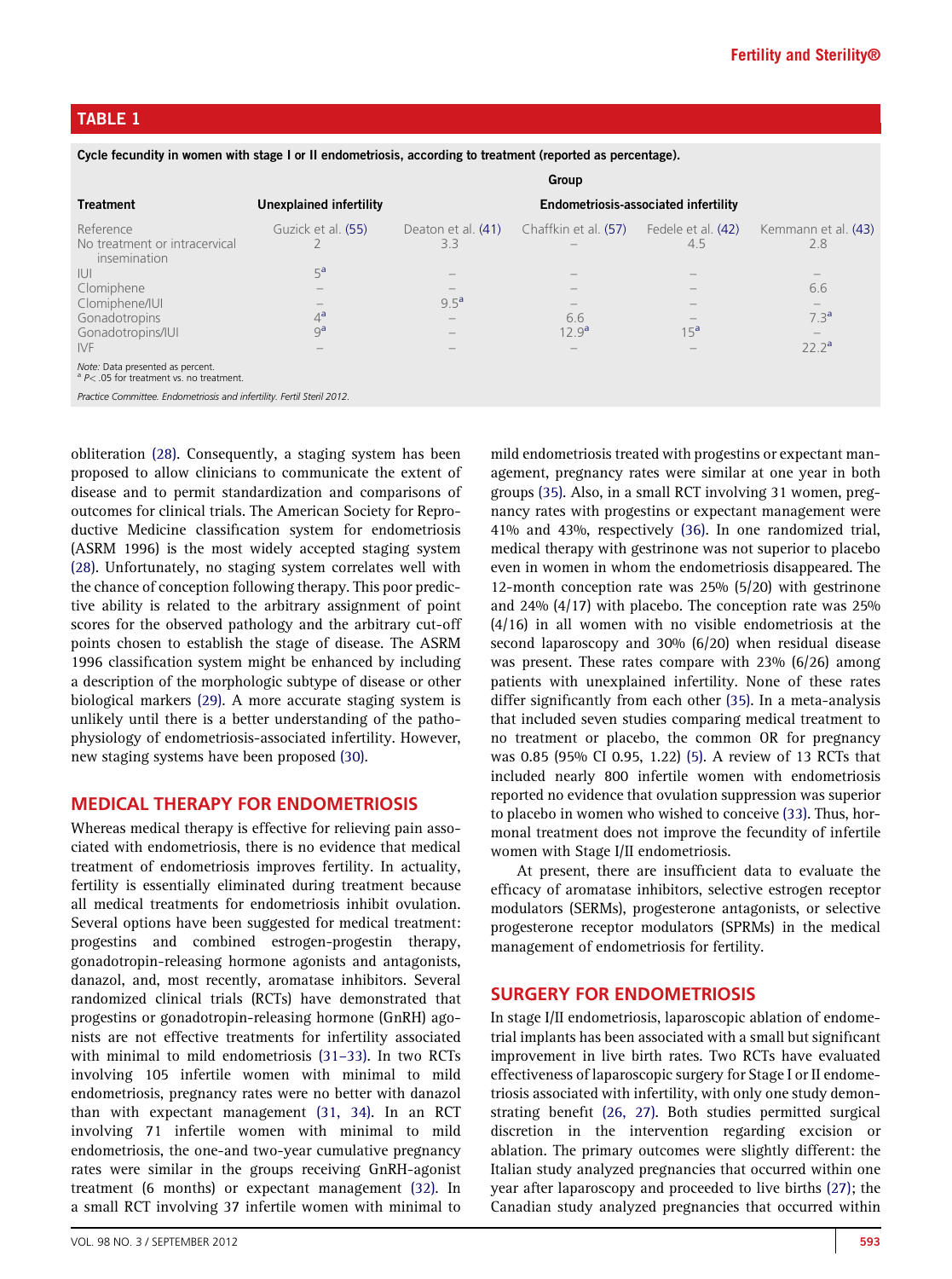36 weeks after laparoscopy and proceeded to gestation of 20 weeks, an end-point which is nearly identical to the live birth rate [\(26\).](#page-6-0) In the Italian study, 10/51 (20%) and 10/45 (22%) of the treated and untreated patients, respectively, were successful. In the Canadian study, 50/172 (29%) and 29/169 (17%) of the treated and untreated patients, respectively, were successful. The baseline untreated pregnancy rates were 22% in 52 weeks and 17% in 36 weeks, respectively, in the Italian and Canadian studies, indicating that the patient populations were similar. The main difference was the lower power of the Italian study, which was planned to detect a 2.7-fold higher live birth rate with ablation/resection [\(27\).](#page-6-0) When the results are combined, there is no significant statistical heterogeneity, and the overall absolute difference is 8.6% in favor of therapy (95% CI 2.1, 15) [\(37\)](#page-6-0). The number needed to treat is 12 (95% CI 7, 49). Thus, for every 12 patients having Stage I/II endometriosis diagnosed at laparoscopy, there will be one additional successful pregnancy if ablation/resection of visible endometriosis is performed compared to no treatment. However, this benefit would apply only to those who have endometriosis. Given the conservative estimate that approximately 30% of asymptomatic patients with otherwise unexplained infertility will be diagnosed with endometriosis, the number of laparoscopies that need to be performed to gain one additional pregnancy is actually 40. There is no evidence that the outcome is affected by the method of ablation, either electrosurgery or laser delivery systems [\(26\).](#page-6-0)

With respect to severe endometriosis, a non-randomized study demonstrated that the cumulative pregnancy rates in 216 infertile patients followed for up to two years after laparoscopy or laparotomy were 45% and 63%, respectively [\(37\).](#page-6-0) Laparoscopic cystectomy for ovarian endometriomas greater than 4 cm improved fertility compared to cyst drainage and coagulation, which is associated with a high risk of cyst recurrence [\(38\)](#page-6-0). While these and other observational studies suggest that, in women with Stage III/IV endometriosis who have no other identifiable infertility factors, conservative surgical treatment with laparoscopy and possible laparotomy may increase fertility [\(29\),](#page-6-0) a possible adverse consequence is the loss of viable ovarian cortex [\(39\).](#page-6-0) After the first infertility operation, additional surgery has only rarely increased fecundability, and these patients may be better served by using assisted reproductive technology (ART) [\(40\)](#page-6-0).

# COMBINATION MEDICAL AND SURGICAL **THERAPY**

Combination medical and surgical therapy for endometriosis consists of either preoperative or postoperative medical therapy. Although theoretically advantageous, there is no evidence in the literature that combination medical-surgical treatment significantly enhances fertility, and it may unnecessarily delay further fertility therapy. Preoperative therapy is reported to reduce pelvic vascularity and the size of endometriotic implants, thus reducing intraoperative blood loss and decreasing the amount of surgical resection needed. It is unknown if preoperative therapy will make it more difficult to identify and therefore treat lesions at the time of surgery.

Postoperative medical therapy has been advocated as a means of eradicating residual endometriotic implants in patients with extensive disease in whom resection of all implants is impossible or inadvisable. Postoperative hormonal therapy also may treat ''microscopic disease''; however, none of these treatments has been proven to enhance fertility. Based on biological plausibility and expert opinion, but not on evidence from clinical trials, these therapies are sometimes advocated to reduce pain.

# SUPEROVULATION AND INTRAUTERINE INSEMINATION

Several studies report success with superovulation (SO)/ intrauterine insemination (IUI) in the treatment of endometriosis-associated infertility. Review of this subject is complicated as most studies have included women whose endometriosis was ''treated'' prior to SO/IUI or have included women with unexplained infertility (some of whom are presumed to have minimal endometriosis). In a cross-over RCT among patients with unexplained infertility or surgically corrected endometriosis, the pregnancy rate per cycle was significantly higher with four cycles of clomiphene citrate/ IUI than with four cycles of timed intercourse (9.5% versus 3.3%, respectively) [\(41\).](#page-6-0) A randomized trial among 49 women with stage I/II endometriosis and infertility compared three cycles of gonadotropin/IUI with six months of expectant management [\(42\).](#page-6-0) The pregnancy rate per cycle was 15% in the gonadotropin/IUI group and 4.5% in the untreated group ( $P<0.05$ ). Another study reported increased fecundity with gonadotropin therapy compared to no treatment (7.3% vs. 2.8% respectively) in women with infertility and minimal or mild endometriosis [\(43\)](#page-6-0) ([Table 1\)](#page-2-0).

Other studies have shown that the clinical pregnancy rate using SO/IUI shortly after laparoscopic excision of minimal or mild endometriosis was comparable in women with unexplained infertility (some of whom likely had untreated endometriosis). The per-cycle pregnancy rates in women with minimal endometriosis, mild endometriosis, or unexplained infertility were 21%, 18.9%, and 20.5%, respectively. Cumulative live-birth rates following 4 cycles were also comparable among the three groups (70.2%, 68.2%, and 66.5%, respectively) [\(44\)](#page-6-0). Thus, Level II evidence and one small trial suggest that SO/IUI may be a viable treatment option for women who have had a surgical diagnosis and treatment of stage I or II endometriosis as an alternative to in vitro fertilization (IVF) or further surgical therapy. There is insufficient evidence to determine if SO/IUI is more successful after endometriosis is diagnosed and treated compared to minimal or mild endometriosis left undiagnosed or untreated.

## ASSISTED REPRODUCTIVE TECHNOLOGY

A recent report on in vitro fertilization-embryo transfer (IVF-ET) outcomes in the United States indicates that the overall delivery rate per retrieval in infertile women ranges from 44.6% in those under 35 years of age to 14.9% in those 41– 42 years of age. The average delivery rate per retrieval for all diagnoses was 33.2%, compared with 39.1% for women with endometriosis [\(45\)](#page-6-0). This is in contrast to a meta-analysis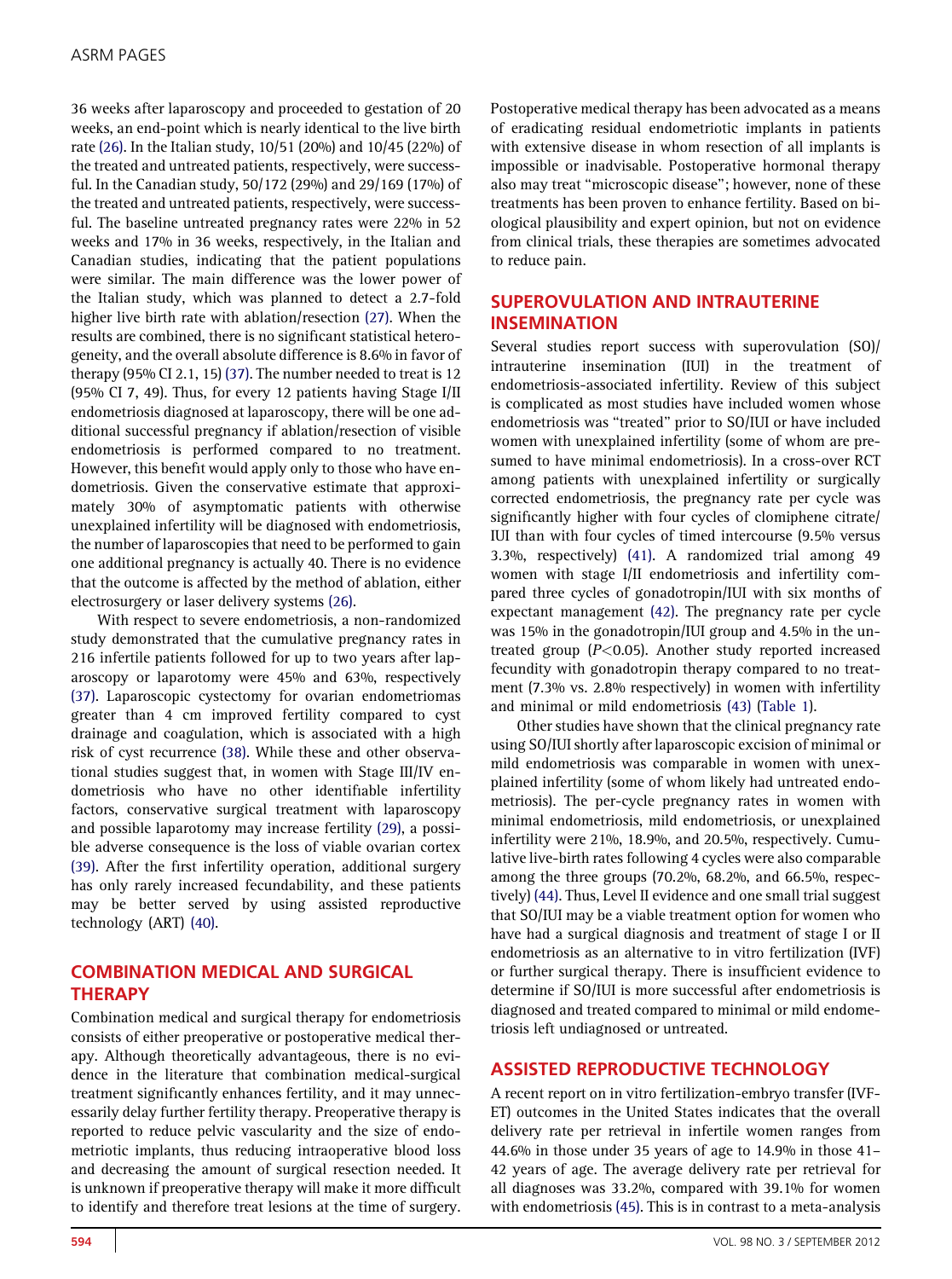of observational studies which found that women with endometriosis-associated infertility had lower pregnancy rates with IVF than those with tubal factor infertility (OR 0.56; 95% CI, 0.44 to 0.70) [\(46\)](#page-6-0). In addition, pregnancy rates in those with severe endometriosis were lower than in those with mild disease (OR, 0.60; 95% CI, 0.42 to 0.87). This same study showed that there were significant decreases in fertilization and implantation rates and in the number of oocytes retrieved in patients with endometriosis. The discrepancy between the results from the meta-analysis and the Society for Assisted Reproductive Technology (SART) data may be due to confounding variables from unadjusted analyses (for example, women with endometriosis that undergo IVF may be younger than women that undergo IVF for other reasons) and bias resulting from use of non-adjudicated data collected in a registry [\(45\)](#page-6-0).

While endometriosis may affect IVF results, IVF likely maximizes cycle fecundity for those with endometriosis, especially in those with distortion of pelvic anatomy due to moderate or severe disease. There are few studies comparing the use of IVF in women with endometriosis to expectant management. In one RCT, a sub-group of 21 women with endometriosis and infertility had IVF ( $n = 15$ ) or expectant management ( $n = 6$ ) [\(47\).](#page-7-0) None of the women in the expectant management group became pregnant compared to five of the 15 women who received IVF-ET (33%,  $P=$ not significant) [\(47\).](#page-7-0)

The impact of ovarian endometriomas on ART outcomes remains controversial. There are no randomized trials comparing laparoscopic excision to expectant management before IVF/intracytoplasmic sperm injection (ICSI) cycles. One case-control study involving 189 patients found that laparoscopic cystectomy before commencing an IVF cycle did not improve fertility outcomes [\(48\)](#page-7-0). A second retrospective comparison of 171 subjects with an endometrioma or tubal factors also concluded that aspiration of endometriomas before controlled ovarian stimulation (COS) did not increase the number of follicles  $>17$  mm, the number of metaphase II oocytes retrieved, or the clinical pregnancy rates. At the same time, conservative surgical treatment in symptomatic patients did not impair the success rates of IVF or ICSI. Thus, to date, evidence suggests that surgery does not benefit asymptomatic women with an endometrioma prior to scheduled IVF/ICSI. However, there are no studies evaluating impact of size of the endometrioma on outcome. In each case the benefits and risks should be balanced by clinicians [\(49\).](#page-7-0) Possible benefits of surgical treatment prior to IVF, especially for large endometriomas, include prevention of possible ruptured endometrioma, facilitation of oocyte retrieval, detection of occult malignancy (particularly in view of a large study confirming an association between endometriosis and certain ovarian cancers [\[50\]\)](#page-7-0), avoidance of contamination of follicular fluid with endometrioma content, and prevention of progression of endometriosis. Disadvantages of surgery include surgical trauma, surgical complications, economic costs, potential decreased ovarian response, and lack of evidence for improved IVF pregnancy rates [\(51\).](#page-7-0)

A summary of three randomized controlled trials that included a total of 165 women concluded that administration

of GnRH agonists for a period of 3–6 months prior to IVF or ICSI in women with endometriosis increases the odds of clinical pregnancy (OR 4.28, 95% CI, 2.00 to 9.15) [\(52\).](#page-7-0) However, the very high reported clinical pregnancy rates of 75% and 80% in the treatment arms of two of these studies makes these studies difficult to extrapolate to other populations [\(53, 54\).](#page-7-0) It is also unclear whether this therapy is equally beneficial for mild and severe stages of the disease and what the mechanism might be.

## PREGNANCY OUTCOMES IN WOMEN WITH ENDOMETRIOSIS

Women with endometriosis have been shown to have adverse obstetrical outcomes compared to those without endometriosis. A Swedish cohort study evaluated 8,922 women diagnosed with endometriosis who delivered 13,090 singleton infants from the national medical birth registry of over 1.4 million singleton births[\(55\)](#page-7-0). Compared to women without endometriosis, the risk of preterm birth associated with endometriosis among women with ART was 1.24 (95% CI, 0.99–1.57), and among women without ART, 1.37 (95% CI, 1.25–1.50). In addition, women with endometriosis had higher risk of pre-eclampsia (OR 1.13, 95% CI, 1.02–1.26), antepartum bleeding/placental complications (OR 1.76, 95% CI, 1.56– 1.99) and cesarean section (OR 1.47, 95% CI, 1.40–1.54). There was no association between endometriosis and small for gestational age-birth or stillbirth. It is not clear if these associations are related to the endometriosis, the resulting infertility, or the ART treatment therapy.

## DECISIONS AMONG INFERTILE WOMEN WITH ENDOMETRIOSIS

Clinical decisions in the management of infertility associated with endometriosis are difficult because many clinical decision points have not been evaluated in RCTs. Moreover, the observational data are conflicting and prevent confident conclusions.

For infertile women with suspected stage I/II endometriosis, a decision must be made whether to perform laparoscopy before offering treatment with clomiphene, gonadotropins, or IVF-ET. Clearly, factors such as the woman's age, duration of infertility, ability to undergo IVF-ET, family history, and pelvic pain must be taken into consideration. Because it is uncommon to find advanced stage endometriosis in an asymptomatic woman (with a normal ultrasound), there is low utility in performing laparoscopy in asymptomatic women. When laparoscopy is performed, ablation or excision of visible endometriosis should be considered based on Level I evidence. This should be discussed openly with the patient when planning her treatment. Expectant management after laparoscopy is an option for younger women. Alternatively, superovulation with IUI may be offered, although the evidence indicates that the number of cycles needed to achieve an additional pregnancy is 14 [\(56\)](#page-7-0).

Female age is an important factor in designing therapy. After age 35 years, there is a significant decrease in fecundity and an increase in the spontaneous miscarriage rate. Fecundity may be decreased due to the additive adverse effects of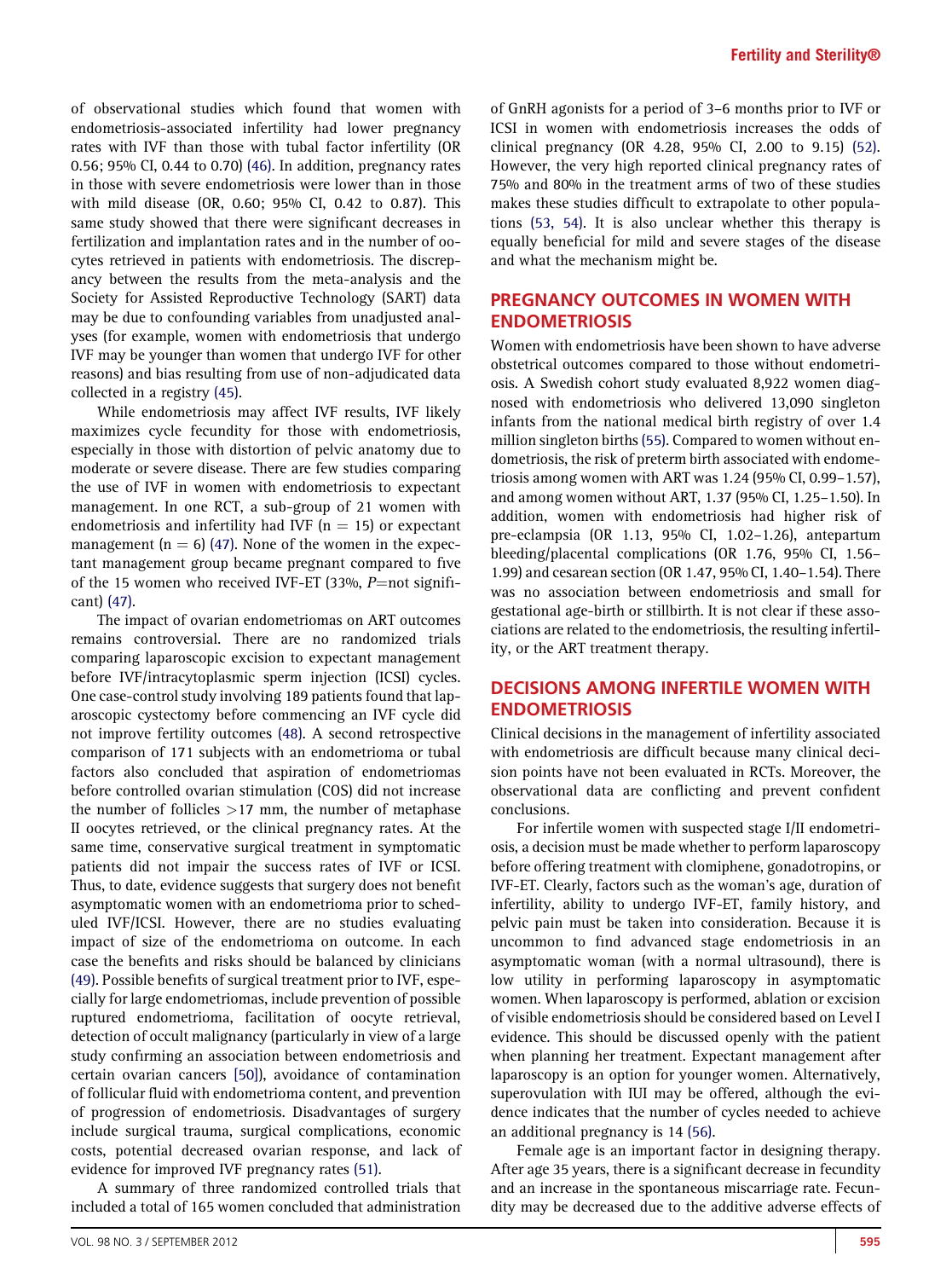<span id="page-5-0"></span>endometriosis and increasing age. Consequently, in the older infertile woman with endometriosis, a more aggressive therapeutic plan with either SO/IUI or IVF-ET may be reasonable. The patient with endometriosis should be informed that she may have a decreased success rate after IVF compared to a woman undergoing IVF for another indication, for example, tubal factor infertility.

For infertile women with ASRM stage III/IV endometriosis and no other identifiable infertility factor, conservative surgery with laparoscopy and/or possible laparotomy or IVF are recommended [\(28\).](#page-6-0) Although not evaluated with RCTs, observational studies suggest that surgical therapy increases fertility in women with advanced endometriosis, thus discouraging expectant management.

For women who are found to have an asymptomatic endometrioma and who are planning to undergo IVF/ICSI, there is insufficient evidence to suggest that removal of the endometrioma will improve IVF success rates. However, if the endometrioma is large  $(>4 \text{ cm})$ , surgery should be considered to confirm the diagnosis histologically, to improve access to follicles during oocyte retrieval, and possibly to improve ovarian response. The patient should be made aware that extensive ovarian surgery could compromise ovarian function and diminish the response to ovarian stimulation.

For infertile women who have stage III/IV endometriosis and have previously had one or more infertility operations, IVF-ET is often a better therapeutic option than another surgical intervention, though this is another question that has not been addressed in any randomized trial. In one retrospective study, 23 women with stage III/IV endometriosis underwent IVF-ET and 18 women underwent repeat surgery [\(43\).](#page-6-0) The pregnancy rate after two cycles of IVF-ET was 70%, whereas the cumulative pregnancy rate was 24% within 9 months of a repeat operation. If initial surgery fails to restore fertility in patients with moderate to severe endometriosis, IVF-ET is an effective alternative. Current data are insufficient to estimate the effect of surgical treatment in addition to IVF-ET on the outcome of pregnancy in endometriosisassociated infertility.

## SUMMARY

- There is insufficient evidence to indicate that resection of endometriomas prior to IVF improves outcomes.
- IVF success rates in women with endometriosis appear to be diminished compared to women with tubal factor infertility; however, IVF likely maximizes cycle fecundity for those with endometriosis.
- Women with endometriosis have higher incidences of preterm delivery, pre-eclampsia, antepartum bleeding/placental complications, and cesarean section when compared to women without endometriosis.

# **CONCLUSIONS**

- Female age, duration of infertility, pelvic pain, and stage of endometriosis should be considered when formulating a management plan.

- The benefit of laparoscopic treatment of minimal or mild endometriosis is insufficient to recommend laparoscopy solely to increase the likelihood of pregnancy.
- When laparoscopy is performed for other indications, the surgeon may consider safely ablating or excising visible lesions of endometriosis.
- In younger women (under age 35 years) with stage I/II endometriosis-associated infertility, expectant management or SO/IUI can be considered as first-line therapy.
- For women 35 years of age or older, more aggressive treatment, such as SO/IUI or IVF may be considered.
- In women with stage III/IV endometriosis-associated infertility, conservative surgical therapy with laparoscopy or possible laparotomy may be beneficial.
- $\bullet$  Surgical management of an endometrioma should include resection or ablation, rather than drainage, with resection preferred.
- For women with stage III/IV endometriosis who fail to conceive following conservative surgery or because of advancing reproductive age, IVF-ET is an effective alternative.

Acknowledgments: This report was developed under the direction of the Practice Committee of the American Society for Reproductive Medicine as a service to its members and other practicing clinicians. Although this document reflects appropriate management of a problem encountered in the practice of reproductive medicine, it is not intended to be the only approved standard of practice or to dictate an exclusive course of treatment. Other plans of management may be appropriate, taking into account the needs of the individual patient, available resources, and institutional or clinical practice limitations. The Practice Committee and the Board of Directors of the American Society for Reproductive Medicine have approved this report.

The Practice Committee acknowledges the special contribution of Beata Seeber, MD in the preparation of this document. The following members of the ASRM Practice Committee participated in the development of this document. All Committee members disclosed commercial and financial relationships with manufacturers or distributors of goods or services used to treat patients. Members of the Committee who were found to have conflicts of interest based on the relationships disclosed did not participate in the discussion or development of this document. Samantha Pfeifer, M.D.; Marc Fritz, M.D.; Jeffrey Goldberg, M.D.; R. Dale McClure, M.D.; Roger Lobo, M.D.; Michael Thomas, M.D.; Eric Widra, M.D.; Glenn Schattman, M.D.; Mark Licht, M.D.; John Collins, M.D.; Marcelle Cedars, M.D.; Catherine Racowsky, Ph.D.; Michael Vernon, Ph.D.; Owen Davis, M.D.; Kurt Barnhart, M.D., MSCE; Clarisa Gracia, M.D., MSCE; William Catherino, M.D., Ph.D.; Robert Rebar, M.D.; and Andrew La Barbera, Ph.D.

#### **REFERENCES**

- 1. Missmer SA, Hankinson SE, Spiegelman D, Barbieri RL, Marshall LM, Hunter DJ. Incidence of laparoscopically confirmed endometriosis by demographic, anthropometric, and lifestyle factors. Am J Epidemiol 2004;160: 784–96.
- 2. Verkauf BS. Incidence, symptoms, and signs of endometriosis in fertile and infertile women. J Fla Med Assoc 1987;74:671–5.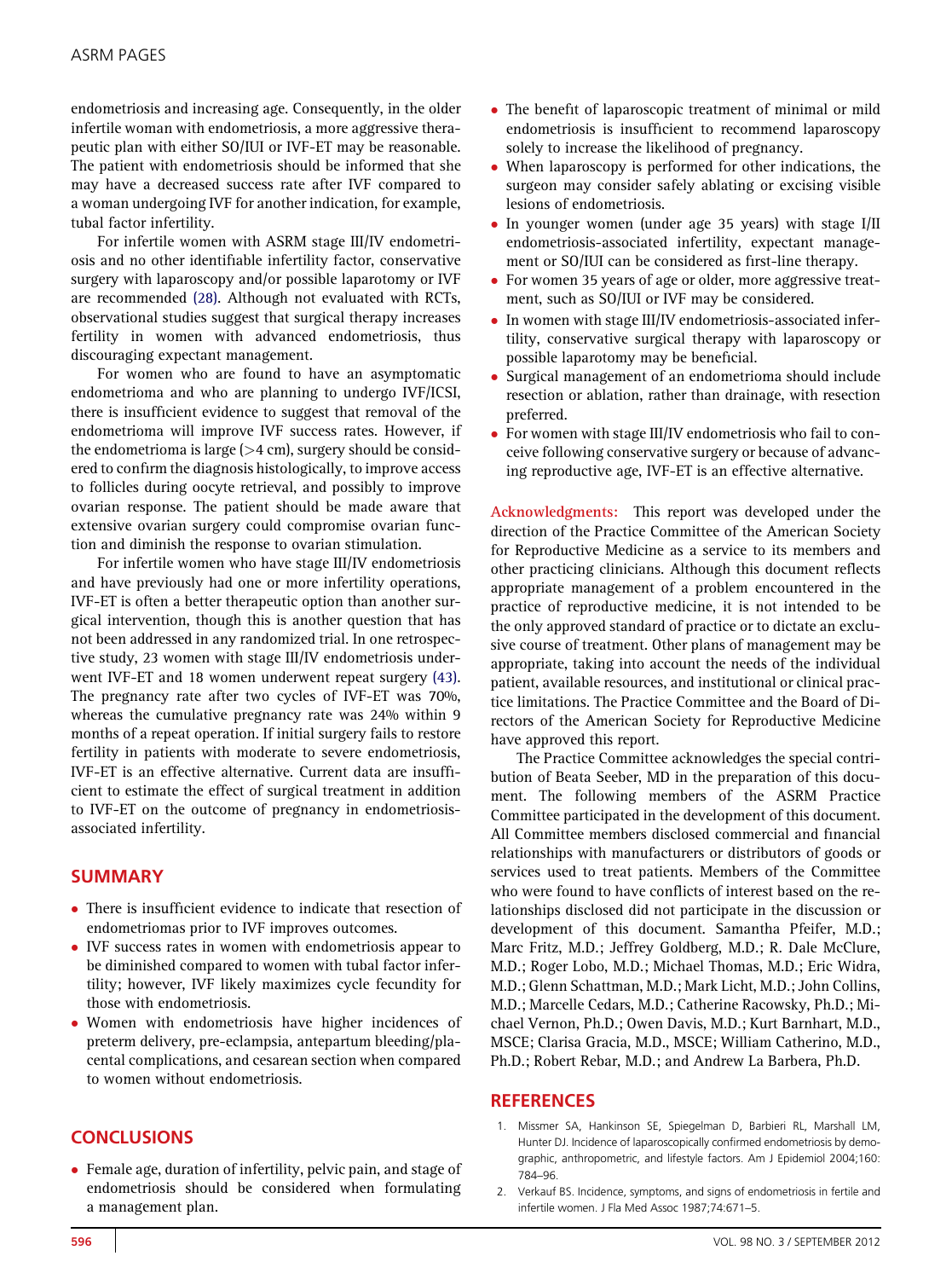- <span id="page-6-0"></span>3. Chandra A, Mosher WD. The demography of infertility and the use of medical care for infertility. Infertil Reprod Med Clin North Am 1994;5: 283–96.
- 4. Schwartz D, Mayaux MJ. Female fecundity as a function of age: results of artificial insemination in 2193 nulliparous women with azoospermic husbands. Federation CECOS. N Engl J Med 1982;306:404–6.
- 5. Hughes EG, Fedorkow DM, Collins JA. A quantitative overview of controlled trials in endometriosis-associated infertility. Fertil Steril 1993;59:963–70.
- 6. Schenken RS. Treatment of human infertility: the special case of endometriosis. In: Adashi EY, Rock JA, Rosenwaks Z, editors. Reproductive endocrinology, surgery and technology. Philadelphia, PA: Lippincott-Raven; 1996: 2122–39.
- 7. Bulun SE. Endometriosis. N Engl J Med 2009;360:268–79.
- 8. Giudice LC.Clinical practice. Endometriosis. N Engl J Med 2010;362:2389–98.
- 9. Schenken RS, Asch RH, Williams RF, Hodgen GD. Etiology of infertility in monkeys with endometriosis: luteinized unruptured follicles, luteal phase defects, pelvic adhesions, and spontaneous abortions. Fertil Steril 1984; 41:122–30.
- 10. Bedaiwy MA, Falcone T, Sharma RK, Goldberg JM, Attaran M, Nelson DR, et al. Prediction of endometriosis with serum and peritoneal fluid markers: a prospective controlled trial. Hum Reprod 2002;17:426–31.
- 11. Pizzo A, Salmeri FM, Ardita FV, Sofo V, Tripepi M, Marsico S. Behaviour of cytokine levels in serum and peritoneal fluid of women with endometriosis. In: Gynecol Obstet Invest. Vol. 54. Switzerland: 2003 S. Karger AG, Basel; 2002:82–7.
- 12. Suginami H, Yano K. An ovum capture inhibitor (OCI) in endometriosis peritoneal fluid: an OCI-related membrane responsible for fimbrial failure of ovum capture. Fertil Steril 1988;50:648–53.
- 13. Lebovic DI, Mueller MD, Taylor RN. Immunobiology of endometriosis. Fertil Steril 2001;75:1–10.
- 14. Cahill DJ, Wardle PG, Maile LA, Harlow CR, Hull MG. Ovarian dysfunction in endometriosis-associated and unexplained infertility. J Assist Reprod Genet 1997;14:554–7.
- 15. Cunha-Filho JS, Gross JL, Bastos de Souza CA, Lemos NA, Giugliani C, Freitas F, et al. Physiopathological aspects of corpus luteum defect in infertile patients with mild/minimal endometriosis. J Assist Reprod Genet 2003;20: 117–21.
- 16. Lessey BA, Castelbaum AJ, Sawin SW, Buck CA, Schinnar R, Bilker W, et al. Aberrant integrin expression in the endometrium of women with endometriosis. J Clin Endocrinol Metab 1994;79:643–9.
- 17. Genbacev OD, Prakobphol A, Foulk RA, Krtolica AR, Ilic D, Singer MS, et al. Trophoblast L-selectin-mediated adhesion at the maternal-fetal interface. Science 2003;299:405–8.
- 18. Kao LC, Germeyer A, Tulac S, Lobo S, Yang JP, Taylor RN, et al. Expression profiling of endometrium from women with endometriosis reveals candidate genes for disease-based implantation failure and infertility. Endocrinology 2003;144:2870–81.
- 19. Burney RO, Talbi S, Hamilton AE, Vo KC, Nyegaard M, Nezhat CR, Lessey BA, Giudice LC. Gene expression analysis of endometrium reveals progesterone resistance and candidate susceptibility genes in women with endometriosis. Endocrinology 2007;48:3814–26.
- 20. Cakmak H, Taylor HS. Molecular mechanisms of treatment resistance in endometriosis: the role of progesterone-hox gene interactions. Semin Reprod Med 2010;28:69–74.
- 21. Taylor HS, Bagot C, Kardana A, Olive D, Arici A. HOX gene expression is altered in the endometrium of women with endometriosis. Hum Reprod 1999;14:1328–31.
- 22. Garrido N, Navarro J, Remohi J, Simon C, Pellicer A. Follicular hormonal environment and embryo quality in women with endometriosis. Hum Reprod Update 2000;6:67–74.
- 23. Pellicer A, Oliveira N, Ruiz A, Remohi J, Simon C. Exploring the mechanism(s) of endometriosis-related infertility: an analysis of embryo development and implantation in assisted reproduction. Hum Reprod 1995; 10(Suppl 2):91–7.
- 24. Garrido N, Navarro J, Garcia-Velasco J, Remoh J, Pellice A, Simon C. The endometrium versus embryonic quality in endometriosis-related infertility. Hum Reprod Update 2002;8:95–103.
- 25. Kissler S, Hamscho N, Zangos S, Gatje R, Muller A, Rody A, et al. Diminished pregnancy rates in endometriosis due to impaired uterotubal transport assessed by hysterosalpingoscintigraphy. BJOG 2005;112:1391–6.
- 26. Marcoux S, Maheux R, Berube S. Laparoscopic surgery in infertile women with minimal or mild endometriosis. Canadian Collaborative Group on Endometriosis. N Engl J Med 1997;337:217–22.
- 27. Parazzini F. Ablation of lesions or no treatment in minimal-mild endometriosis in infertile women: a randomized trial. Gruppo Italiano per lo Studio dell' Endometriosi. Hum Reprod 1999;14:1332–4.
- 28. American Society for Reproductive Medicine. Revised American Society for Reproductive Medicine classification of endometriosis: 1996. Fertil Steril 1997;67:817–21.
- 29. Schenken RS. Modern concepts of endometriosis. Classification and its consequences for therapy. J Reprod Med 1998;43:269–75.
- 30. Adamson GD, Pasta DJ. Endometriosis fertility index: the new, validated endometriosis staging system. Fertil Steril 2010;94:1609–15.
- 31. Bayer SR, Seibel MM, Saffan DS, Berger MJ, Taymor ML. Efficacy of danazol treatment for minimal endometriosis in infertile women. A prospective, randomized study. J Reprod Med 1988;33:179–83.
- 32. Fedele L, Parazzini F, Radici E, Bocciolone L, Bianchi S, Bianchi C, et al. Buserelin acetate versus expectant management in the treatment of infertility associated with minimal or mild endometriosis: a randomized clinical trial. Am J Obstet Gynecol 1992;166:1345–50.
- 33. Hughes E, Brown J, Collins JJ, Farquhar C, Fedorkow DM, Vandekerckhove P. Ovulation suppression for endometriosis. Cochrane Database Syst Rev 2007:CD000155.
- 34. Telimaa S. Danazol and medroxyprogesterone acetate inefficacious in the treatment of infertility in endometriosis. Fertil Steril 1988;50:872–5.
- 35. Thomas EJ, Cooke ID. Successful treatment of asymptomatic endometriosis: does it benefit infertile women? Br Med J 1987;294:1117–9.
- 36. Hull ME, Moghissi KS, Magyar DF, Hayes MF. Comparison of different treatment modalities of endometriosis in infertile women. Fertil Steril 1987;47:  $40-4.$
- 37. Crosignani PG, Vercellini P, Biffignandi F, Costantini W, Cortesi I, Imparato E. Laparoscopy versus laparotomy in conservative surgical treatment for severe endometriosis. Fertil Steril 1996;66:706–11.
- 38. Chapron C, Vercellini P, Barakat H, Vieira M, Dubuisson JB. Management of ovarian endometriomas. Hum Reprod Update 2002;8:591–7.
- 39. Donnez J, Nisolle M, Gillet N, Smets M, Bassil S, Casanas-Roux F. Large ovarian endometriomas. Hum Reprod 1996;11:641–6.
- 40. Pagidas K, Falcone T, Hemmings R, Miron P. Comparison of reoperation for moderate (stage III) and severe (stage IV) endometriosis-related infertility with in vitro fertilization-embryo transfer. Fertil Steril 1996; 65:791–5.
- 41. Deaton JL, Gibson M, Blackmer KM, Nakajima ST, Badger GJ, Brumsted JR. A randomized, controlled trial of clomiphene citrate and intrauterine insemination in couples with unexplained infertility or surgically corrected endometriosis. Fertil Steril 1990;54:1083–8.
- 42. Fedele L, Bianchi S, Marchini M, Villa L, Brioschi D, Parazzini F. Superovulation with human menopausal gonadotropins in the treatment of infertility associated with minimal or mild endometriosis: a controlled randomized study. Fertil Steril 1992;58:28–31.
- 43. Kemmann E, Ghazi D, Corsan G, Bohrer MK. Does ovulation stimulation improve fertility in women with minimal/mild endometriosis after laser laparoscopy? Int J Fertil Menopausal Stud 1993;38:16–21.
- 44. Werbrouck E, Spiessens C, Meuleman C, D'Hooghe T. No difference in cycle pregnancy rate and in cumulative live-birth rate between women with surgically treated minimal to mild endometriosis and women with unexplained infertility after controlled ovarian hyperstimulation and intrauterine insemination. Fertil Steril 2006;86:566–71.
- 45. Society for Assisted Reproductive Techonology, the American Society for Reproductive Medicine. Assisted reproductive technology in the United States: 2010 results generated from the American Society for Reproductive Medicine/Society for Assisted Reproduction registry. Available at: [www.sart.org](http://www.sart.org). Last accessed May 24, 2012.
- 46. Barnhart K, Dunsmoor-Su R, Coutifaris C. Effect of endometriosis on in vitro fertilization. Fertil Steril 2002;77:1148–55.